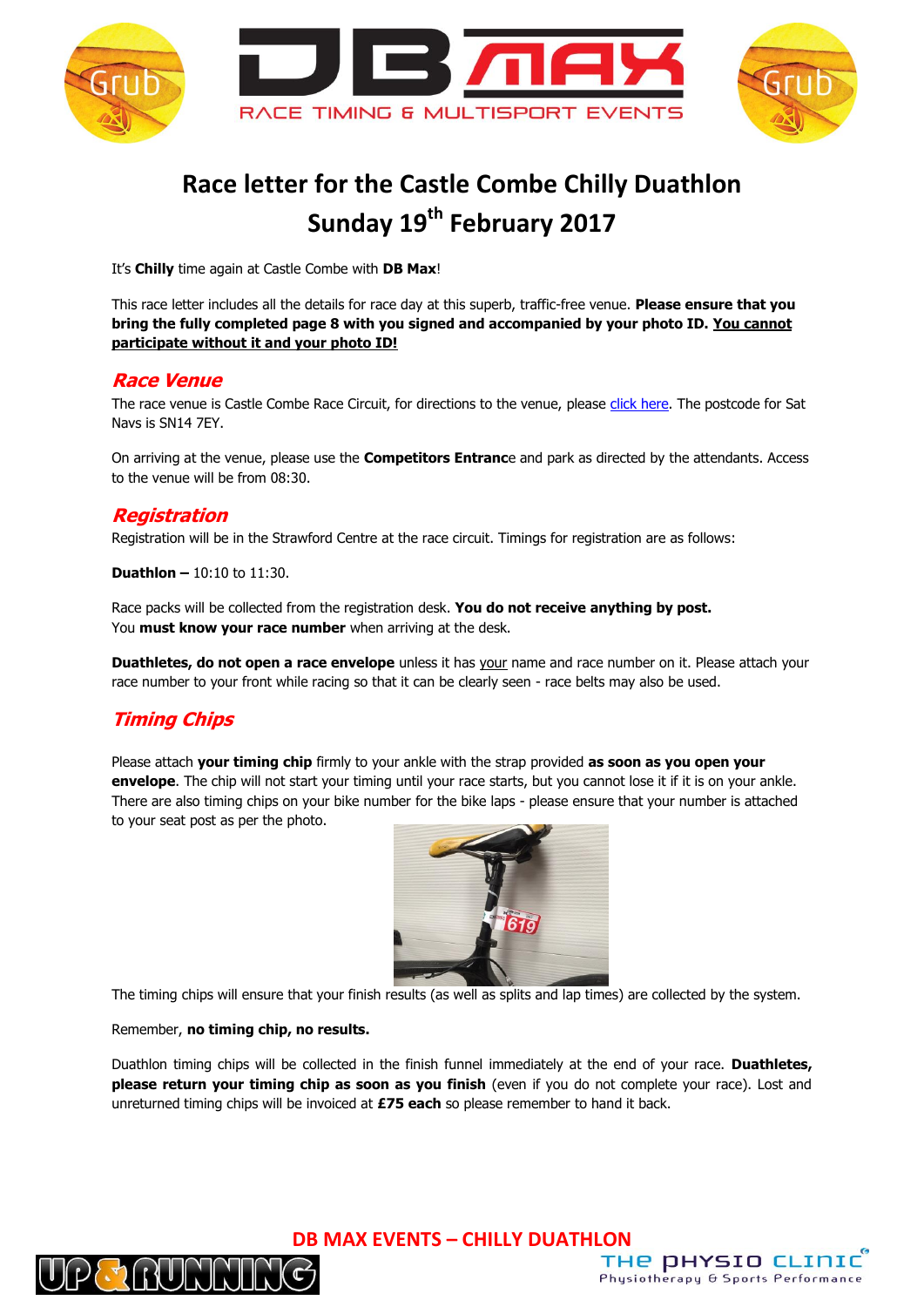



# **Mandatory Pre Race Briefing**

**Duathlon Wave 1 – 11:20** congregate between the marquee and registration. **Duathlon Wave 2** – 12:10 congregate between the marquee and registration.

#### **Start Times**

**Duathlon Wave 1** - 11:30 **Duathlon Wave 2** - 12:20

### **Transition Area**

Transition is located in the pit lane and is for competitors only.

Duathletes must fix their bike number to their seat post (as per photo) and attach their helmet sticker to their helmet, **before arriving at transition for bike racking.**

Transition will open for pre-race racking at 10:10 and will close at 11:40 (those racing in the 10k as well as the duathlon will be able to rack from 09:30 until 09:45).

All competitors need to remove their bike and belongings shortly after finishing the race. Competitors will need their bib number to remove their bike from transition.

Please familiarise yourself with transition before racing. A map of the transition layout is below.



#### **Duathlon Race Routes**

Competitors will start in front of the Strawford Centre and complete one perimeter lap of the track, before running down the pit lane and into transition. The bike route is 5 laps in a clockwise direction around the track. **Please note that you are responsible for counting your own laps** - plan how you will do this to avoid mistakes on the day. The timing system will count laps and anyone not completing five will be disqualified.

On completing the final lap, competitors will turn sharp left back up the pit lane and into transition – please take extreme care at this point of the course and beware that there may be two-way traffic at this point.

The final run is another perimeter lap of the track, with the finish left under the Avon Bridge and right to the finish line.



**DB MAX EVENTS – CHILLY DUATHLON**

THE DHYSIO CLINIC

Physiotherapy & Sports Performance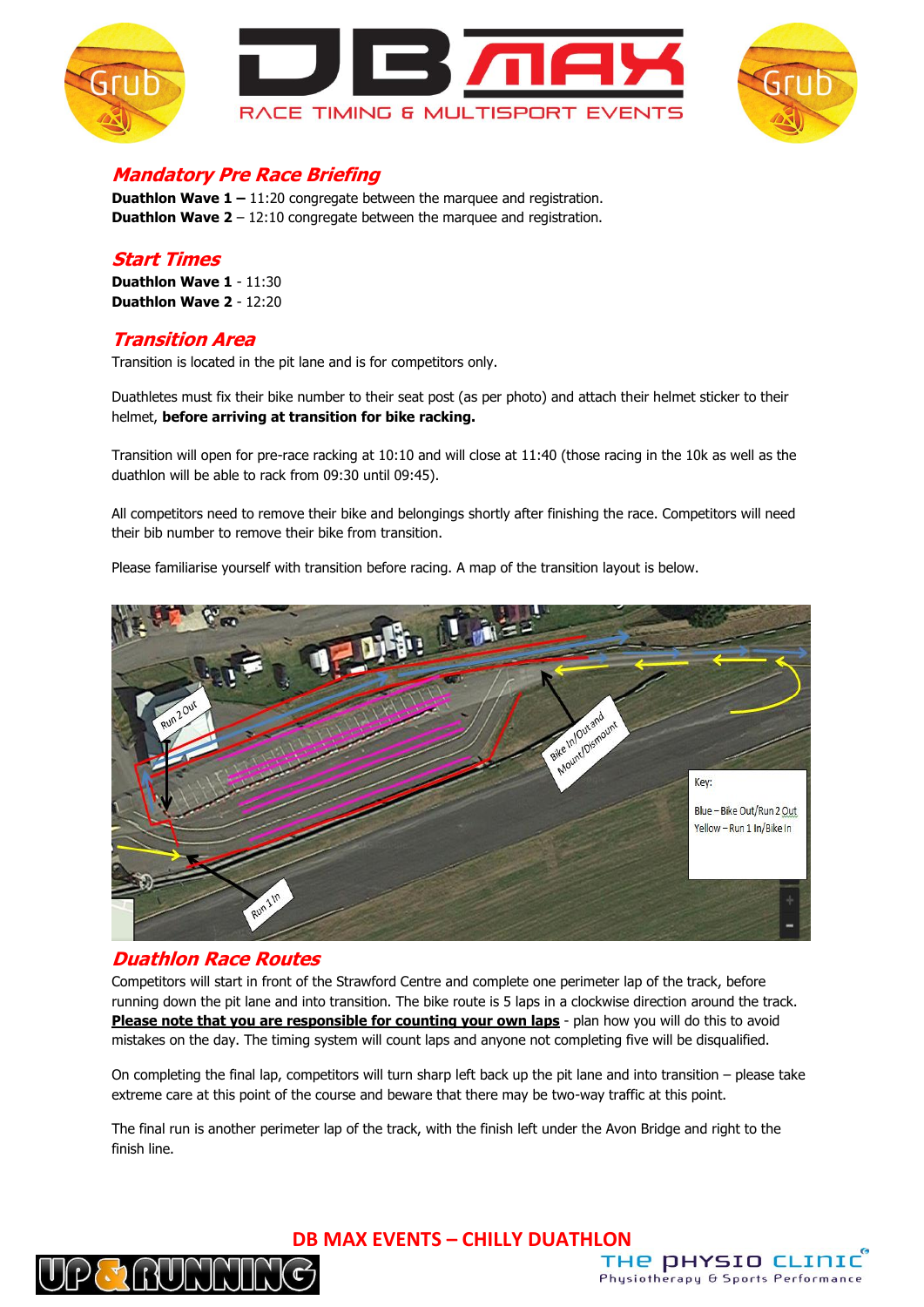







# **Bike Route Rules**

There are certain rules you must follow when on the bike route.

- Even though the route is traffic free, you must be aware of others around you at all times.
- You must not draft during the event (see diagram and rules on drafting below).
- Helmets MUST be worn at all times you are in contact with your bike, including in transition.
- Your transition area must be kept tidy at all times and you must rack in the area allocated to you.

### **Presentations and Awards**

Presentations will take place at the approximate times below: **Duathlon** – 13:45

Awards will be presented as follows:

#### **Duathlon**

Male and Female: Overall 1<sup>st</sup>, 2<sup>nd</sup> & 3<sup>rd</sup> Male and Female Vet: 1st, 2<sup>nd</sup> & 3<sup>rd</sup> Male SupVet50 1st, 2<sup>nd</sup> & 3<sup>rd</sup>, Female SupVet50 1st Male SupVet60: 1st & 2<sup>nd</sup>, Female SupVet60: 1st Male and Female Junior: 1st Relay:  $1<sup>st</sup>$ Mixed Team: First 3 on gender position to count:  $1<sup>st</sup>$ Fastest Lap Challenge: Male and Female Overall 1st

### **Sponsors**

We would like to thank our title sponsor **[EAT GRUB](http://www.eatgrub.co.uk/)** who are providing all the nutrition for today's race as well as throughout the DB Max race season. For more information on **EAT GRUB** products, **[please click here](http://www.eatgrub.co.uk/)**. We would also like to thank **Up & Running**, **The Physio Clinic Bristol**, **Total Guide Swindon, Bike Fit Yeovil** and the **Castle Combe Circuit**.

**DB MAX EVENTS – CHILLY DUATHLON**



THE DHYSIO CLINIC Physiotherapy & Sports Performance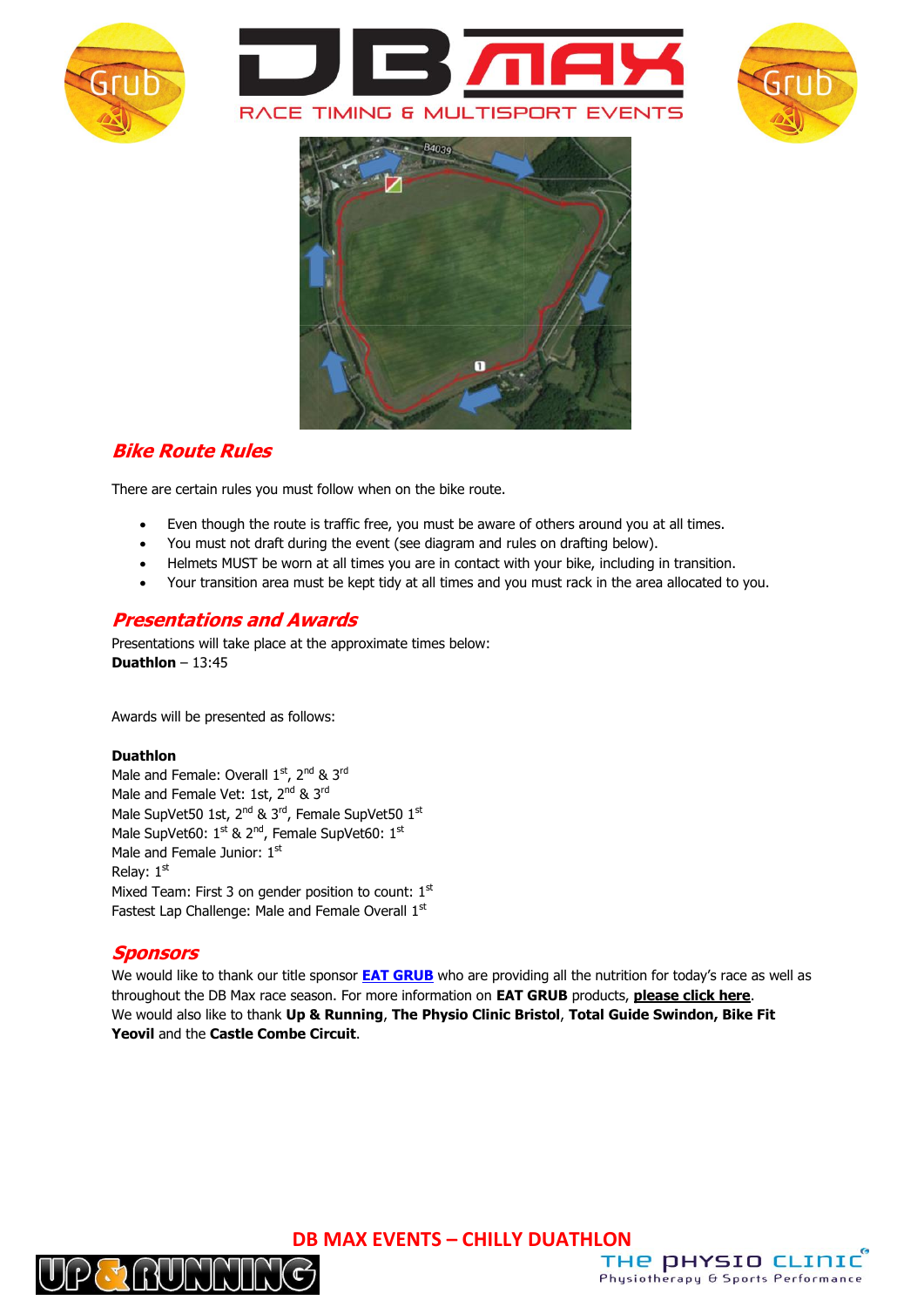







# **#chillyselfie**

Once again we'll have the #chillyselfie competition. There will be a couple of selfie boards on site and everyone that posts a photo to Twitter or Instagram with the hashtag #chillyselfie will go into the draw for..... wait for it, free entry to both of next year's Chilly events (February and November).

In addition, the best photo of all will win  $a$  £50 voucher to use against any DB Max events in 2017.

### **iPods and MP3 Players**

Duathletes are **NOT** permitted to wear iPods or MP3 players at any time.

### **DB Max Sports Timing**

**DB Max Sports Timing** will be producing the race results including splits and laps. You can follow the results live on the day **[HERE](http://dbmaxresults.co.uk/results.aspx?CId=16421&RId=2161)** or use the smartphone results service **[HERE](http://m.racetecresults.com/Search.aspx?R=2974)**.

### **Up & Running**

Our retail partner **[Up & Running](http://www.upandrunning.co.uk/cheltenham)** will be hosting their onsite shop and will have a selection of quality products for runners and triathletes.

### **Bike Fit Yeovil**

Our friends at **[Bike Fit Yeovil](http://www.bikefityeovil.co.uk/index.php)** will also be at the Chilly to attend to those last minute support requirements of our DB Maxers.

# **Pre and Post Race Massage**

Massage will be available from the **[Physio Clinic, Bristol](http://www.thephysioclinicbristol.co.uk/)** in the finish marquee at a cost of £5 for 10 minutes.

### **Refreshments**

The **Tavern Restaurant** will be open throughout the day, serving an extensive range of drinks, hot food and refreshments.

There will be a finish marquee in the paddock for 2017, which will be a focal point of the event. As well as massage, the Triathlon Shop, finish goodies and much more, there will also be the **Runcible Spoon**.



The Runcible Spoon will be serving quality coffee, a selection of teas, soft drinks and home-made cakes throughout the day.



**DB MAX EVENTS – CHILLY DUATHLON**

THE DHYSIO CLINIC

Physiotherapy & Sports Performance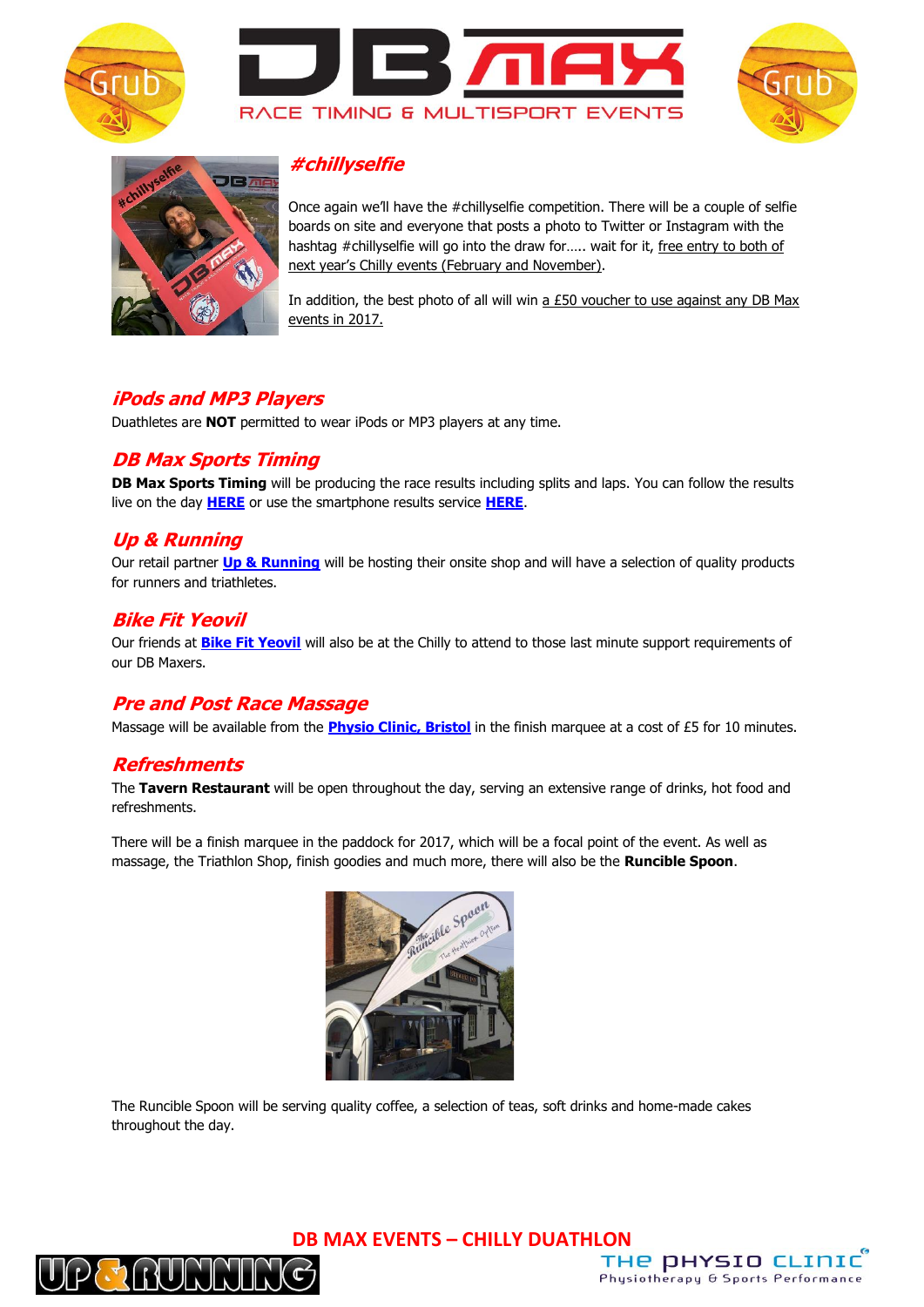



# **Toilets and Showers**

Toilets and a limited number of showers will be available for competitors and spectators and are located in the main paddock.

**Finally, thank you for your race entry and good luck with your final race preparations. We look forward to seeing you at Castle Combe for some traffic-free racing!**





**DB MAX EVENTS – CHILLY DUATHLON** Physiotherapy & Sports Performance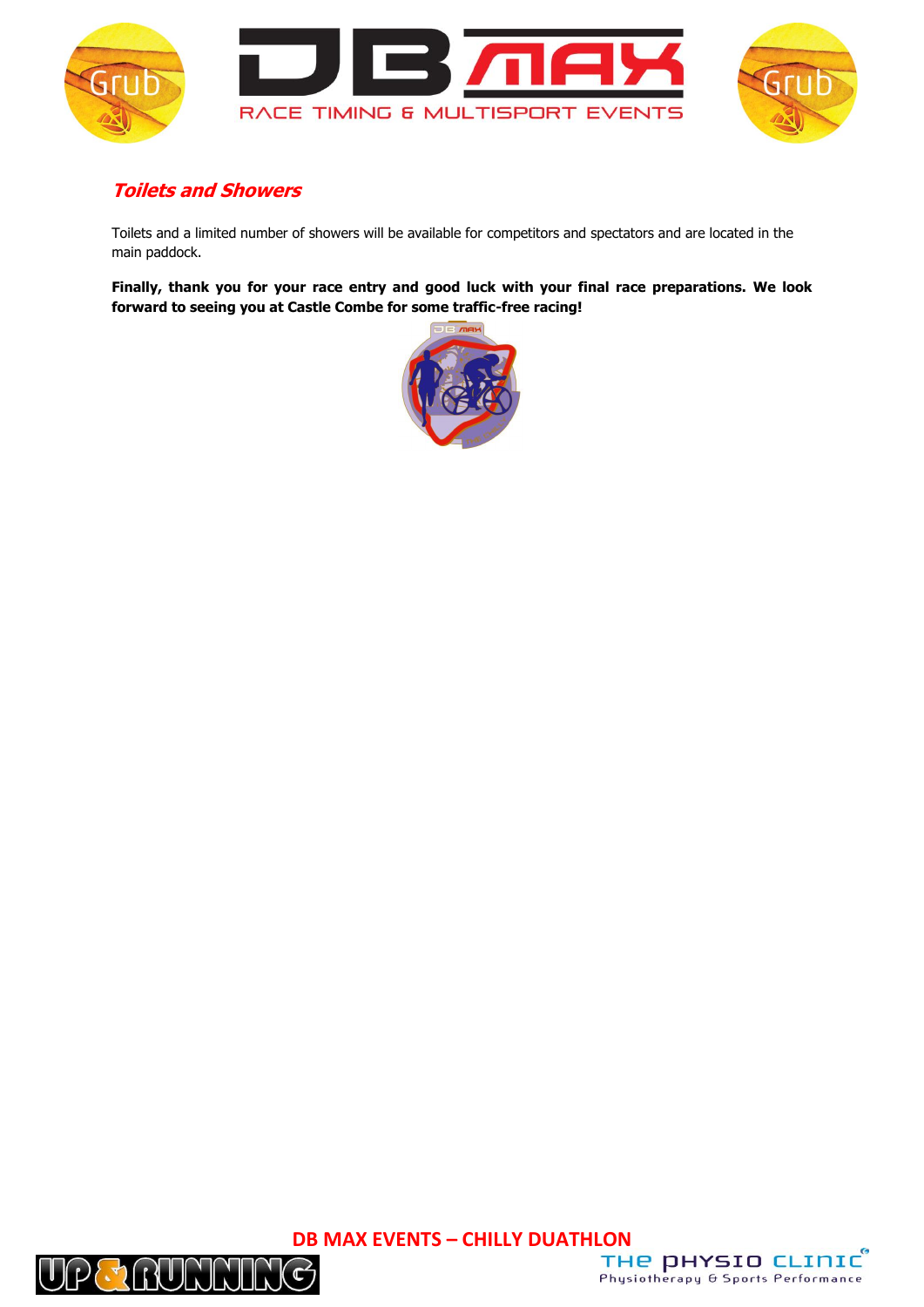



### **A word from our referee, Mike Newman…**

# **Do you know the rules?**

 $\lceil \cdot \rceil$ 

I have listed some general rules to help you when competing in a DB Max triathlon. Please remember them as you may be penalised with a 2-minute penalty, or even disqualified if you don't observe the rules.

This document aims to acquaint you with the most widely broken rules, so you never have to see or hear from a referee and to hopefully make your race a safe and enjoyable one.

If you have any questions please do not hesitate to speak to our referee at the race.

# **General Rules and Race Conduct…**

- It is your responsibility as a competitor to know **all** the rules. As in most walks of life, ignorance is no defence.
- It is your responsibility as a competitor to know and correctly complete the full course of the event.
- Foul and abusive language is not permitted and any failure to obey a marshal, the police or a referee will lead to disqualification.
- Marshals are often volunteers, who help the event team with the running of the DB Max events. Please respect them and where possible, thank them for their efforts.
- No outside assistance is allowed at any time during your race.
- Please do not use iPods, mobile phones or any other device that may impair your hearing or concentration anywhere on the course (including transition), as this will lead to disqualification.
- When racing, you need to be aware of other competitors and the general public, both on foot and in vehicles.
- You **must** wear a safety helmet on the bike leg that is of ANSI Z90.4, SNELL B90, EN 1078 or equivalent. A CE mark is **not** an approved standard. The strap to your helmet must also be snug in its fitting and not altered in any way (definitely not elastic). Helmets will be checked when racking your bike.
- Any fittings on your bike (computers, mountain bike handlebar extensions, etc.) must be positioned so as to prevent injury in the event of a crash. All handlebars and tribars must be plugged. **This will be checked when racking your bike and you will not be allowed to race if your bike does not meet the required standards.**
- Nudity is not allowed. Competitors must keep their chest covered at all times on the cycle and the run, no matter how hot it is.
- Bikes **must** be racked on the racking provided using either the seat post, handlebars or brake levers. Bikes must not be racked anywhere else and anybody not racking in this way will be disqualified.
- Remember to place your equipment down, as thrown equipment may interfere with other athletes and lead to a penalty.
- Competitors are not allowed to mark their position in transition with any special device, or flag etc., and must be careful not to interfere with any equipment of other athletes, either deliberately or accidentally.
- At DB Max races competitors must not remove their bike from the rack until their helmet is fastened. They must not unfasten their helmet until their bike is back in the rack.
- Race numbers must be worn and must be clearly visible at all times. They must not be altered or mutilated in any way as this will incur a penalty.
- You must not mount your bike until advised to do so at the bike mount/dismount line outside of transition. There must be no cycling in transition.

**DB MAX EVENTS – CHILLY DUATHLON**

THE DHYSIO CLINIC

Physiotherapy & Sports Performance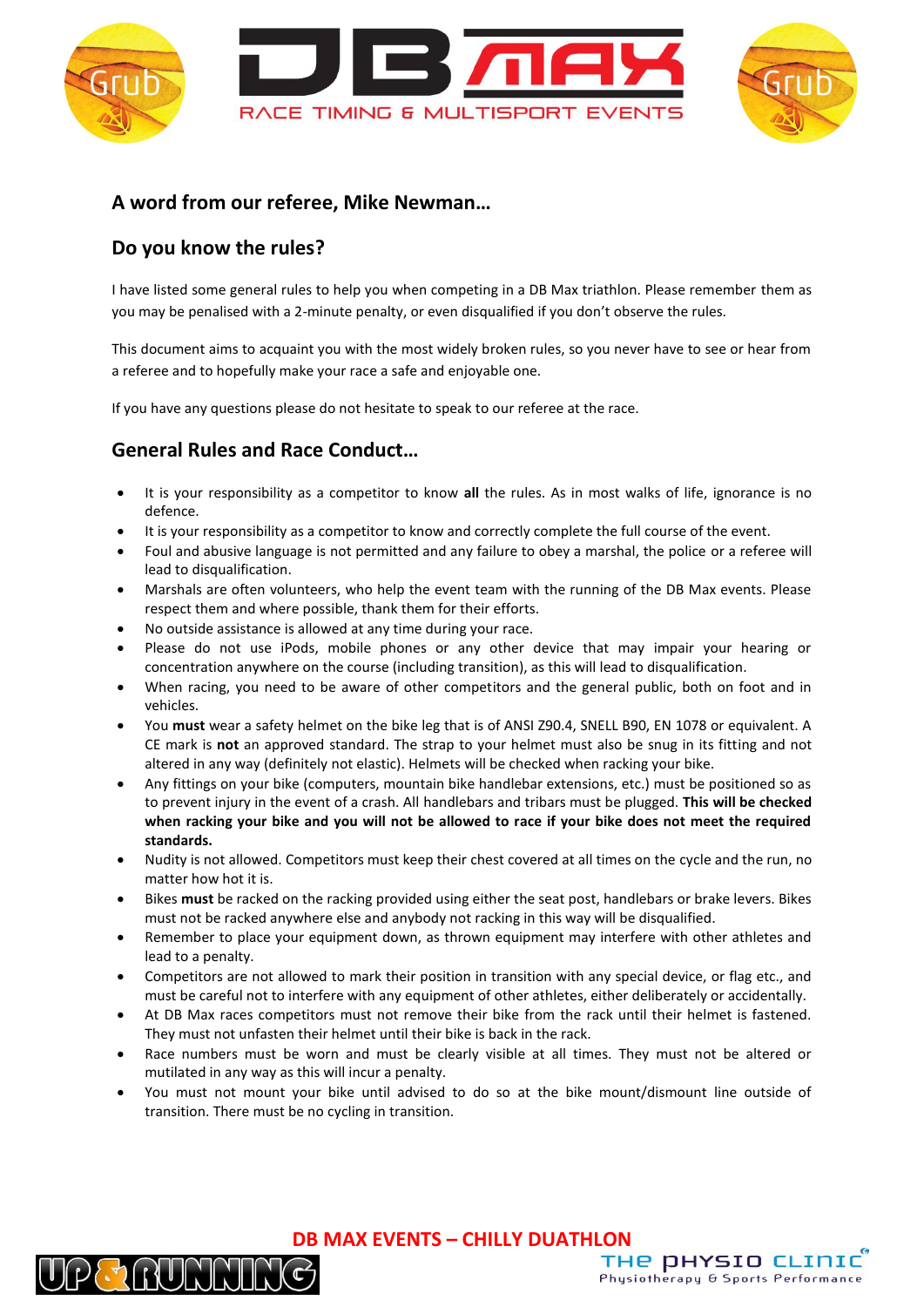



## **Drafting….**

- Duathlon is an individual sport, so in an age group triathlon, drafting (riding close to another cyclist) is forbidden. However, drafting is allowed in the run so if you must draft please do it then.
- The draft zone is an area extending from the front wheel of the leading bike to a point 7m behind it and 1.5m either side of the cyclists centre point. If you wish to overtake the cyclist in front, you have 15 seconds, which in basic terms means you have to be travelling 1mph faster than them to pass in the allotted time. If your front wheel is not passed their wheel in the allotted time you must drop back to 7m from their front wheel.
- If another rider overtakes you, it is your responsibility to drop back out of their draft zone.
- $\bullet$  If a referee thinks you are drafting there is no appeal against the decision, so the rule of thumb is  $-$  be squeaky clean. Drafting is cheating. If caught drafting once you will be penalised with a 2-minute penalty. If you get caught a second time you will be disqualified.



*As long as you read this and follow the advice given, you should always be on the right side of the rules at all DB Max races.*

*Remember, our referee will always be willing to answer any questions you may have.*

*Enjoy your race….!*



**DB MAX EVENTS – CHILLY DUATHLON**